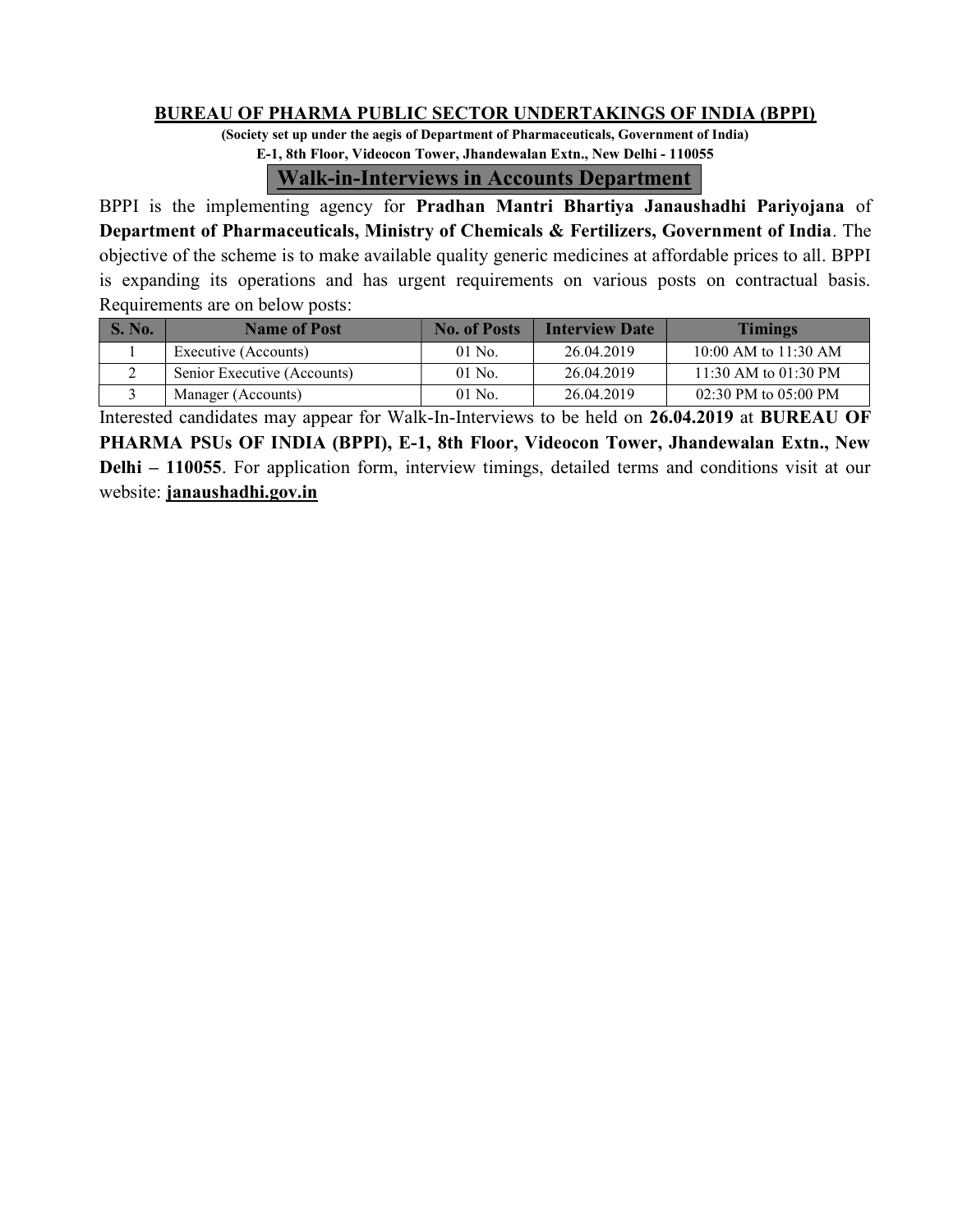## Details of Posts, Eligibility Criteria, Emoluments and Job Description

|                | <b>Post Name</b>       | Executive (Accounts)                                                                                                                                      |
|----------------|------------------------|-----------------------------------------------------------------------------------------------------------------------------------------------------------|
| $\overline{2}$ | <b>No. of Post</b>     | $01$ (One)                                                                                                                                                |
| 3              | Age                    | 27 Years                                                                                                                                                  |
| $\overline{4}$ | Qualification          | B.Com. Candidates possesses M.Com./MBA (Finance) shall be given preference.                                                                               |
| 5              | <b>Experience</b>      | 01-year post qualification experience in Accounts & Finance. Experience in Government                                                                     |
|                |                        | Sector is desirable.                                                                                                                                      |
| 6              | <b>Consolidated</b>    | Rs. 20,000/-                                                                                                                                              |
|                | <b>Remuneration</b>    |                                                                                                                                                           |
| 7              | Conveyance             | $Rs. 3,500/-$                                                                                                                                             |
|                | <b>Allowance</b>       |                                                                                                                                                           |
| 8              | <b>Telephone</b>       | Rs. 500/-                                                                                                                                                 |
|                | <b>Allowance</b>       |                                                                                                                                                           |
| 9              | <b>Job Description</b> | 1. Preparation and maintenance of cash management, accounts payable, accounts receivable,<br>credit control, and petty cash.                              |
|                |                        | 2. Preparation of various reports on combines spending, savings, strategies of expansion,<br>resources required, cost saving and profit maximization etc. |
|                |                        | 3. Ensure proper validation of the data before uploading in to the software and manage all the<br>documents as per the requirement.                       |
|                |                        | 4. Ensure the provisions of GFR and CVC guidelines are being followed in the all financial<br>matters/transactions.                                       |
|                |                        | 5. Responsible for managing monthly closing of financial records and posting of month end<br>information; ensuring accuracy of financial statements       |
|                |                        | 6. Coordination with all department (Internal $\&$ External) for financial queries $\&$ their<br>solutions.                                               |
|                |                        | 7. All day to day matters pertaining to above $\&$ any other responsibilities assigned by<br>Management.                                                  |

# Executive (Accounts)

# Senior Executive (Accounts)

|                | <b>Post Name</b>    | Senior Executive (Accounts)                                                 |
|----------------|---------------------|-----------------------------------------------------------------------------|
| 2              | <b>No. of Post</b>  | $01$ (One)                                                                  |
| 3              | Age                 | 30 Years                                                                    |
| $\overline{4}$ | Qualification       | B.Com. Candidates possesses M.Com./MBA (Finance) shall be given preference. |
| 5              | <b>Experience</b>   | 03 years' post qualification experience in Accounts and Finance             |
| 6              | <b>Consolidated</b> | Rs. 27,000/-                                                                |
|                | <b>Remuneration</b> |                                                                             |
| 7              | Conveyance          | Rs. 3,500/-                                                                 |
|                | <b>Allowance</b>    |                                                                             |
| 8              | <b>Telephone</b>    | $Rs. 500/-$                                                                 |
|                | <b>Allowance</b>    |                                                                             |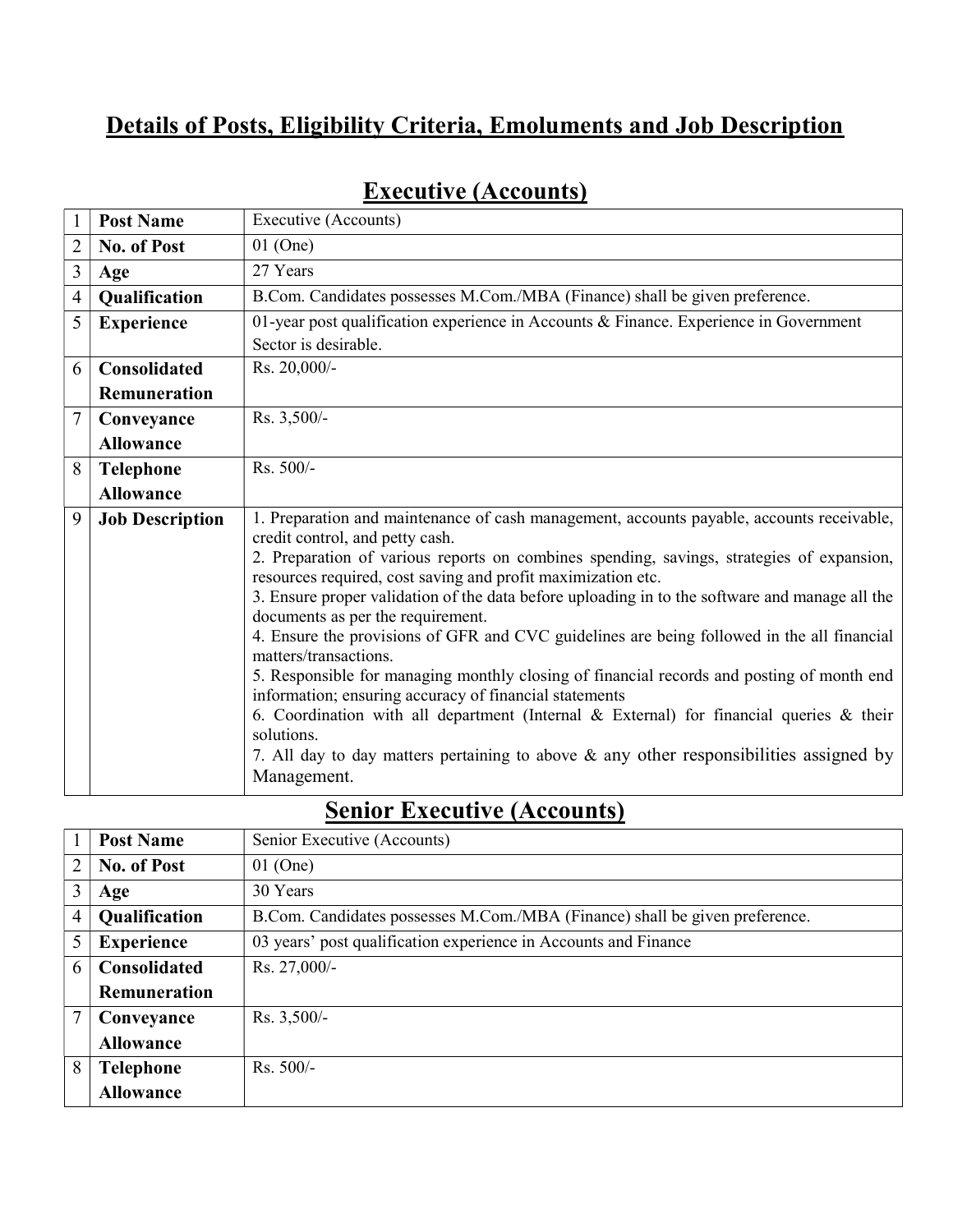| 9 | <b>Job Description</b> | 1. Develop, implement, and ensure compliance of financial and accounting policies and          |  |  |  |  |  |  |
|---|------------------------|------------------------------------------------------------------------------------------------|--|--|--|--|--|--|
|   |                        | procedures.                                                                                    |  |  |  |  |  |  |
|   |                        | 2. Develop and maintain timely and accurate financial statements and reports that are          |  |  |  |  |  |  |
|   |                        | appropriate for the users as per the government norms.                                         |  |  |  |  |  |  |
|   |                        | 3. Ensure all statutory compliances and requirements of the organization are met in timely     |  |  |  |  |  |  |
|   |                        | manner e.g. Goods and Services Tax, Income Tax, Sales Tax, Service Tax etc.                    |  |  |  |  |  |  |
|   |                        | 4. Preparation and maintenance of cash management, accounts payable, accounts receivable,      |  |  |  |  |  |  |
|   |                        | credit control, and petty cash.                                                                |  |  |  |  |  |  |
|   |                        | 5. Preparation of various reports on combines spending, savings, strategies of expansion,      |  |  |  |  |  |  |
|   |                        | resources required, cost saving and profit maximization etc.                                   |  |  |  |  |  |  |
|   |                        | 6. Ensure proper validation of the data before uploading in to the software and manage all the |  |  |  |  |  |  |
|   |                        | documents as per the requirement.                                                              |  |  |  |  |  |  |
|   |                        | 7. Ensure the provisions of GFR and CVC guidelines are being followed in the all financial     |  |  |  |  |  |  |
|   |                        | matters/transactions.                                                                          |  |  |  |  |  |  |
|   |                        | 8. Responsible for managing monthly closing of financial records and posting of month end      |  |  |  |  |  |  |
|   |                        | information; ensuring accuracy of financial statements                                         |  |  |  |  |  |  |
|   |                        | 9. Coordination with all department (Internal & External) for financial queries $\&$ their     |  |  |  |  |  |  |
|   |                        | solutions.                                                                                     |  |  |  |  |  |  |
|   |                        | 10. All day to day matters pertaining to above $\&$ any other responsibilities assigned by     |  |  |  |  |  |  |
|   |                        | Management.                                                                                    |  |  |  |  |  |  |
|   |                        |                                                                                                |  |  |  |  |  |  |

# Manager (Accounts)

|                | <b>Post Name</b>     | Manager (Accounts)                                              |
|----------------|----------------------|-----------------------------------------------------------------|
| $\overline{2}$ | <b>No. of Post</b>   | $01$ (One)                                                      |
| 3              | Age                  | 40 Years                                                        |
| $\overline{4}$ | <b>Qualification</b> | CA/ICWA or CA (Inter)/ICWA (Inter)                              |
|                | <b>Experience</b>    | 05 years' post qualification experience in Accounts and Finance |
| 6              | <b>Consolidated</b>  | Rs. 50,000/-                                                    |
|                | Remuneration         |                                                                 |
| 7              | Conveyance           | Rs. $6,000/-$                                                   |
|                | <b>Allowance</b>     |                                                                 |
| 8              | <b>Telephone</b>     | Rs. $1,000/-$                                                   |
|                | <b>Allowance</b>     |                                                                 |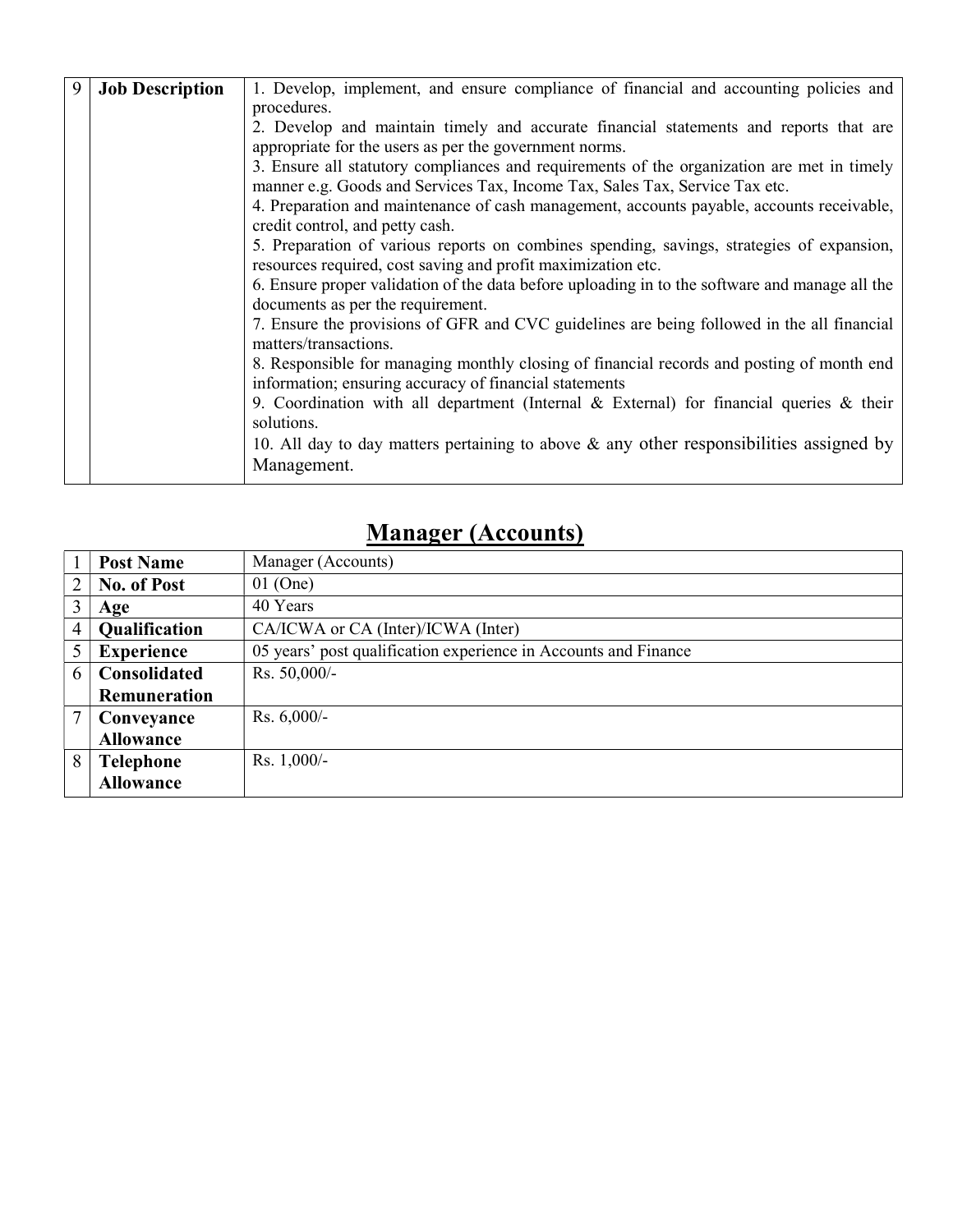| 9 | <b>Job Description</b> | 1. Develop, implement, and ensure compliance of financial and accounting policies and                                        |  |  |  |  |
|---|------------------------|------------------------------------------------------------------------------------------------------------------------------|--|--|--|--|
|   |                        | procedures.                                                                                                                  |  |  |  |  |
|   |                        | 2. Develop and maintain timely and accurate financial statements and reports that are                                        |  |  |  |  |
|   |                        | appropriate for the users as per the government norms.                                                                       |  |  |  |  |
|   |                        | 3. Ensure all statutory compliances and requirements of the organization are met in timely                                   |  |  |  |  |
|   |                        | manner e.g. Goods and Services Tax, Income Tax, Sales Tax, Service Tax etc.                                                  |  |  |  |  |
|   |                        | 4. Preparation and maintenance of cash management, accounts payable, accounts receivable,<br>credit control, and petty cash. |  |  |  |  |
|   |                        | 5. Preparation of various reports on combines spending, savings, strategies of expansion,                                    |  |  |  |  |
|   |                        | resources required, cost saving and profit maximization etc.                                                                 |  |  |  |  |
|   |                        | 6. Ensure proper validation of the data before uploading in to the software and manage all the                               |  |  |  |  |
|   |                        | documents as per the requirement.                                                                                            |  |  |  |  |
|   |                        | 7. Ensure the provisions of GFR and CVC guidelines are being followed in the all financial<br>matters/transactions.          |  |  |  |  |
|   |                        | 8. Responsible for managing monthly closing of financial records and posting of month end                                    |  |  |  |  |
|   |                        | information; ensuring accuracy of financial statements                                                                       |  |  |  |  |
|   |                        | 9. Coordination with all department (Internal & External) for financial queries & their                                      |  |  |  |  |
|   |                        | solutions.                                                                                                                   |  |  |  |  |
|   |                        | 10. All day to day matters pertaining to above $\&$ any other responsibilities assigned by                                   |  |  |  |  |
|   |                        | Management.                                                                                                                  |  |  |  |  |
|   |                        |                                                                                                                              |  |  |  |  |

### GENERAL TERMS & CONDITIONS

- 1. The appointment is purely on contractual basis and it is not against any permanent vacancy. This placement will not entitle any candidate to claim for regular/ permanent employment in BPPI.
- 2. Candidates should ensure that they fulfill the eligibility criteria prescribed for the post they have applied in case it is found at any stage of selection process or even after appointment that the candidate has furnished false or incorrect information or suppressed any relevant information/ material facts or does not fulfill the criteria, his / her candidature / services are liable for rejection/ termination without notice. The cut-off date for age, qualification and experience will be 31.03.2019.
- 3. Person having experience of working in Government sector, PSUs and Pharma industry in same profile may get preference.
- 4. The incumbent is liable to be transferred/ posted in any place of India at the discretion of BPPI. The selected candidate should be able to join at the earliest.
- 5. BPPI has the right to reject the entire selection process/advertisement at any stage and the decision of BPPI shall be final in this regard.
- 6. BPPI reserves the right to relax age/experience/qualification & other qualifying criteria in deserving cases. Mere fulfilling of eligibility criteria shall not confer any right for selection for further process of recruitment. Canvassing in any form will disqualify the candidate.
- 7. Appointment will be on whole time contractual basis on the following terms & conditions.
	- a) He/She will be entitled to consolidated remuneration and reimbursement of mobile phone/telephone charges as per rules.
	- b) He/She will be entitled to leaves as per BPPI rules.
	- c) BPPI reserves the right to revise the terms & conditions during the tenure of the contract.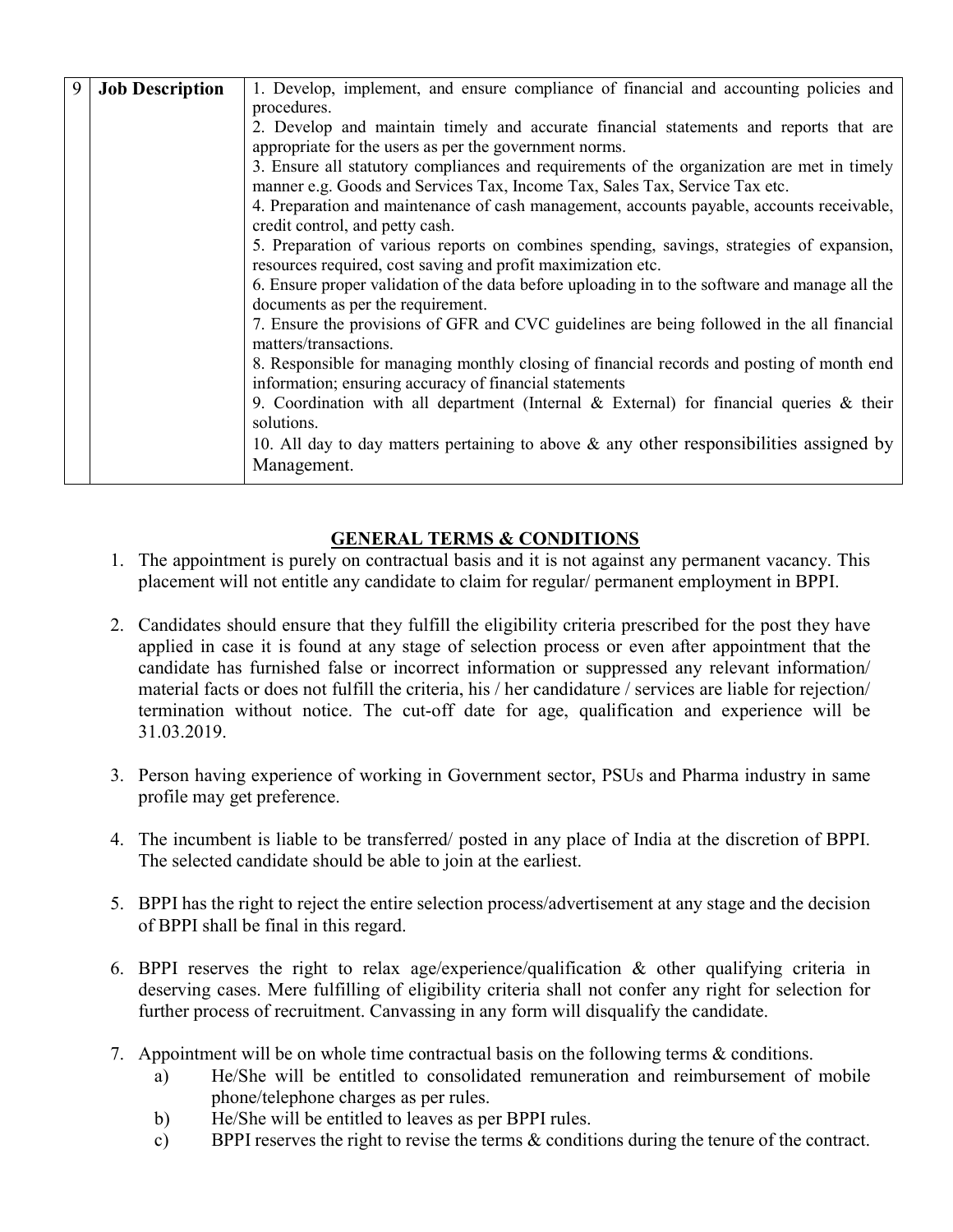- 8. Initially contractual appointment may vary from one to three years with three to six months' probation period.
- 9. Contractual appointment is subjected to renewal if the performance of employee is found satisfactory.
- 10. Any corrigendum/clarifications on this advertisement, if necessary, shall be notified through our website.
- 11. Applicants will have to produce original certificates and one set of self-attested copies of their testimonials for verification at the time of Walk-in-Interview, along with the duly filled in attached application form.
- 12. Interested candidates shall appear for Walk-in-Interviews to be held on 26.04.2019 with duly filled in application form. Please note that no TA/ DA shall be paid to any candidate for appearing for Walk-in-Interviews in BPPI.

| <b>S. No.</b> | <b>Name of Post</b>         | <b>No. of Posts</b> | <b>Interview Date</b> | <b>Timings</b>           |
|---------------|-----------------------------|---------------------|-----------------------|--------------------------|
|               | Executive (Accounts)        | $01$ No.            | 26.04.2019            | 10:00 AM to $11:30$ AM   |
|               | Senior Executive (Accounts) | $01$ No.            | 26.04.2019            | 11:30 AM to $01:30$ PM   |
|               | Manager (Accounts)          | $01$ No.            | 26.04.2019            | $02:30$ PM to $05:00$ PM |

### Important Dates & Timings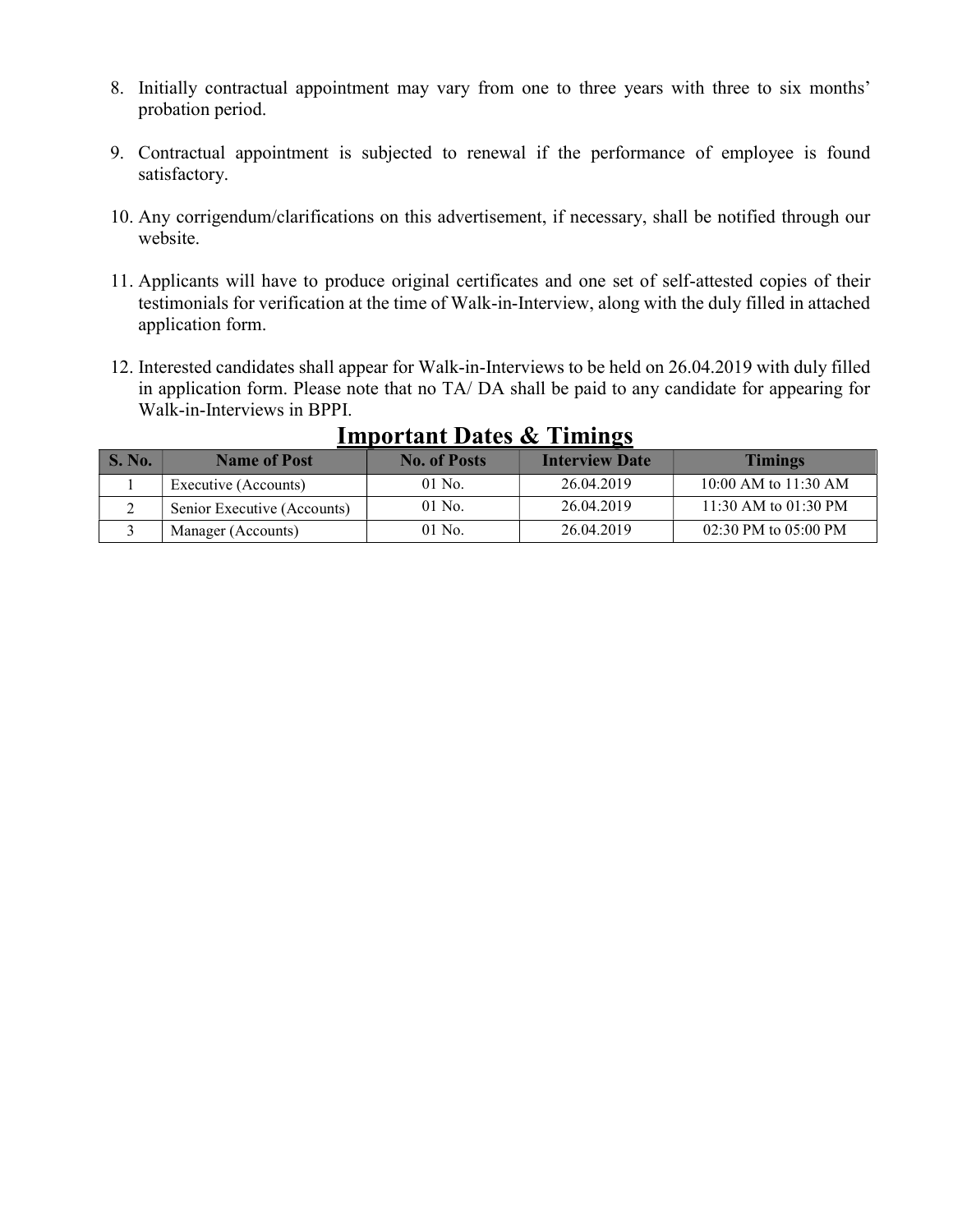### BUREAU OF PHARMA PUBLIC SECTOR UNDERTAKINGS OF INDIA (BPPI)

(Society set up under the aegis of Department of Pharmaceuticals, Government of India) E-1, 8th Floor, Videocon Tower, Jhandewalan Extn., New Delhi - 110055

> Recent Photo

#### Application for the Post of\_\_\_\_\_\_\_\_\_\_\_\_\_\_\_\_\_\_\_\_\_\_\_\_\_\_\_

| 1. Name of the Candidate                |                      |
|-----------------------------------------|----------------------|
| 2. Sex (Male/Female/Others)             |                      |
| 3. Father's/Mother's Name               |                      |
| 4. Age & Date of Birth                  |                      |
| <b>5. Permanent Residential Address</b> |                      |
| 6. Present mailing address              |                      |
| 7. Contact No. & Email Id               |                      |
| 8. Nationality                          | $\ddot{\phantom{a}}$ |
| 9. Category (Gen/OBC/SC/ST/Other)       |                      |
| 10. Marital status                      |                      |
| 11. Alternative contact no.             |                      |
| 12. Languages known                     |                      |
| Speak:                                  |                      |

Write:

### 13. Educational Qualification (Starting from matriculation onwards):

| S.<br>No. | Course/Certificate/<br>Diploma/Degree | <b>Board/University</b> | Year of<br>Passing | <b>Subjects (Main)</b> | %age of<br><b>Marks/Division</b><br><b>Obtained</b> |
|-----------|---------------------------------------|-------------------------|--------------------|------------------------|-----------------------------------------------------|
|           |                                       |                         |                    |                        |                                                     |
|           |                                       |                         |                    |                        |                                                     |
|           |                                       |                         |                    |                        |                                                     |
|           |                                       |                         |                    |                        |                                                     |
|           |                                       |                         |                    |                        |                                                     |